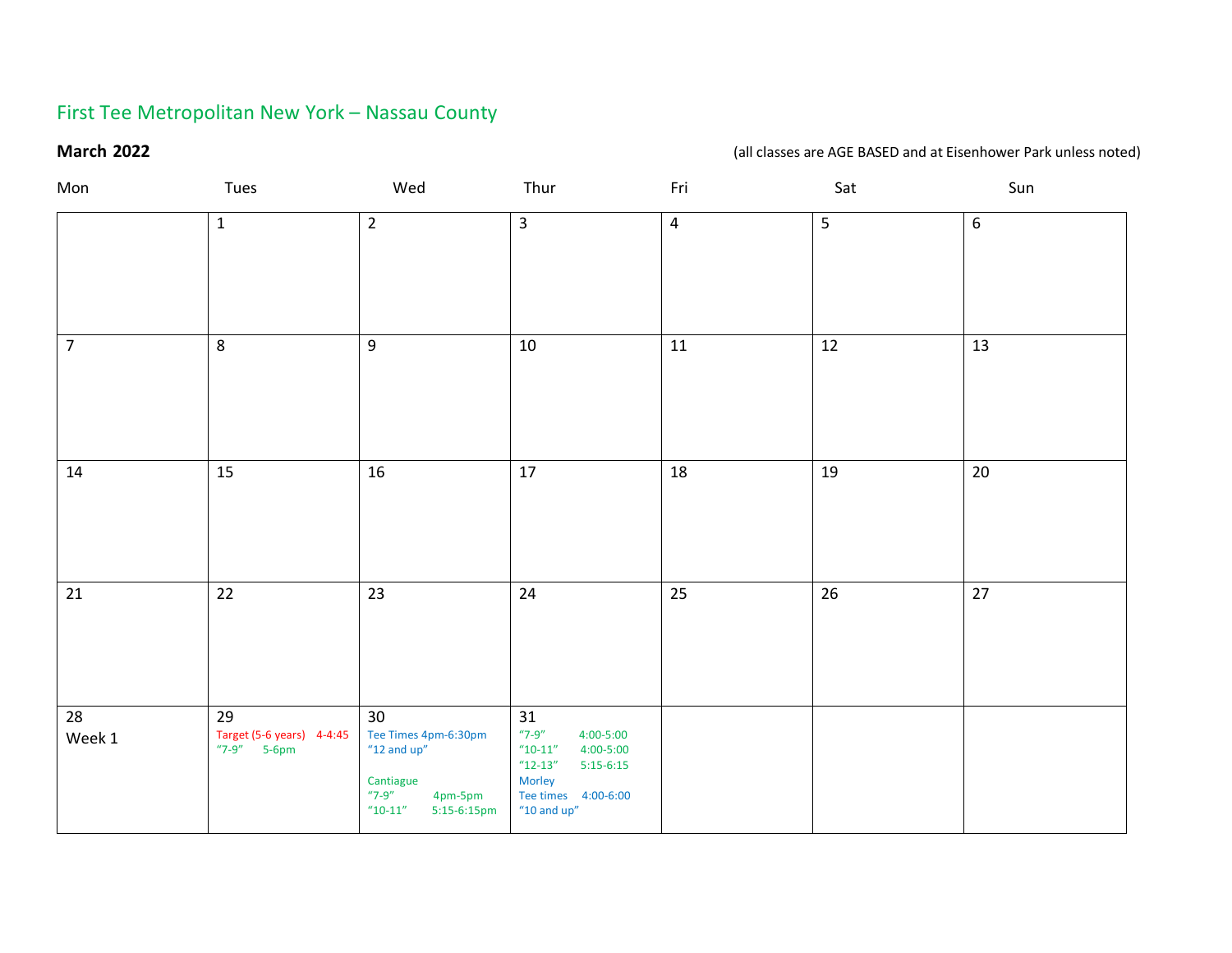# **April 2022** (all classes are AGE BASED and at Eisenhower Park unless noted)

| Mon                     | Tues                                                   | Wed                                                                                                         | Thur                                                                                                                                            | Fri                                                          | Sat                                                                                                                                                           | Sun                                                                                                                    |
|-------------------------|--------------------------------------------------------|-------------------------------------------------------------------------------------------------------------|-------------------------------------------------------------------------------------------------------------------------------------------------|--------------------------------------------------------------|---------------------------------------------------------------------------------------------------------------------------------------------------------------|------------------------------------------------------------------------------------------------------------------------|
|                         |                                                        |                                                                                                             |                                                                                                                                                 | 1<br><b>Practice and Play</b><br>4pm-6pm<br>"10 and $up$ "   | $\overline{2}$<br>$"7-9"$<br>$9-10am$<br>$"10-11"$<br>10:15-11:15<br>11:30-12:30<br>$"12-13"$<br>$"14+"$<br>$11:30-1$<br>$P + P$<br>$2:30-4:30$<br>$"10+"$    | 3<br>$"7-9"$<br>$9-10am$<br>$"10-11"$<br>10:15-11:15<br>$"12-13"$<br>11:30-12:30<br>$P + P$<br>$2:30-4:30$<br>$"10+"$  |
| 4<br>Week 2             | 5<br>Target (5-6 years) 4-4:45<br>"7-9" 5-6pm          | 6<br>Tee Times 4pm-6:30pm<br>"12 and $up$ "<br>Cantiague<br>$"7-9"$<br>4pm-5pm<br>$"10-11"$<br>5:15-6:15pm  | $\overline{7}$<br>$"7-9"$<br>4:00-5:00<br>$"10-11"$<br>4:00-5:00<br>$"12-13"$<br>$5:15-6:15$<br>Morley<br>Tee times 4:00-6:00<br>"10 and $up$ " | 8<br><b>Practice and Play</b><br>4pm-6pm<br>"10 and $up$ "   | 9<br>$"7-9"$<br>$9-10am$<br>$"10-11"$<br>10:15-11:15<br>$"12-13"$<br>11:30-12:30<br>$''14+''$<br>$11:30-1$<br>$2:30-4:30$<br>$P + P$<br>$"10+"$               | 10<br>$"7-9"$<br>$9-10am$<br>$"10-11"$<br>10:15-11:15<br>$"12-13"$<br>11:30-12:30<br>$P + P$<br>$2:30-4:30$<br>$"10+"$ |
| 11<br><b>Break Week</b> | 12                                                     | 13                                                                                                          | 14                                                                                                                                              | 15<br>Passover                                               | 16                                                                                                                                                            | 17<br>Easter                                                                                                           |
| 18<br>Week 3            | 19<br>Target (5-6 years) 4-4:45<br>$"7-9"$<br>$5-6$ pm | 20<br>Tee Times 4pm-6:30pm<br>"12 and $up$ "<br>Cantiague<br>$"7-9"$<br>4pm-5pm<br>$"10-11"$<br>5:15-6:15pm | 21<br>$"7-9"$<br>4:00-5:00<br>$"10-11"$<br>4:00-5:00<br>$"12-13"$<br>$5:15-6:15$<br>Morley<br>Tee times 4:00-6:00<br>$"10$ and up"              | 22<br><b>Practice and Play</b><br>4pm-6pm<br>"10 and $up$ "  | 23<br>$"7-9"$<br>$9-10am$<br>$^{\prime\prime}$ 10-11"<br>10:15-11:15<br>$"12-13"$<br>11:30-12:30<br>$"14+"$<br>$11:30-1$<br>$P + P$<br>$2:30-4:30$<br>$"10+"$ | 24<br>$"7-9"$<br>$9-10am$<br>$"10-11"$<br>10:15-11:15<br>$"12-13"$<br>11:30-12:30<br>$P + P$<br>$2:30-4:30$<br>$"10+"$ |
| 25<br>Week 4            | 26<br>Target (5-6 years) 4-4:45<br>"7-9" 5-6pm         | 27<br>Tee Times 4pm-6:30pm<br>"12 and $up$ "<br>Cantiague<br>$"7-9"$<br>4pm-5pm<br>$"10-11"$<br>5:15-6:15pm | 28<br>$"7-9"$<br>4:00-5:00<br>$"10-11"$<br>4:00-5:00<br>$"12-13"$<br>$5:15-6:15$<br>Morley<br>Tee times 4:00-6:00<br>"10 and $up$ "             | 29<br><b>Practice and Play</b><br>4pm-6pm<br>$"10$ and $up"$ | 30<br>$"7-9"$<br>$9-10am$<br>$"10-11"$<br>10:15-11:15<br>$"12-13"$<br>11:30-12:30<br>$''14+''$<br>$11:30-1$<br>$P + P$<br>$2:30-4:30$<br>$"10+"$              |                                                                                                                        |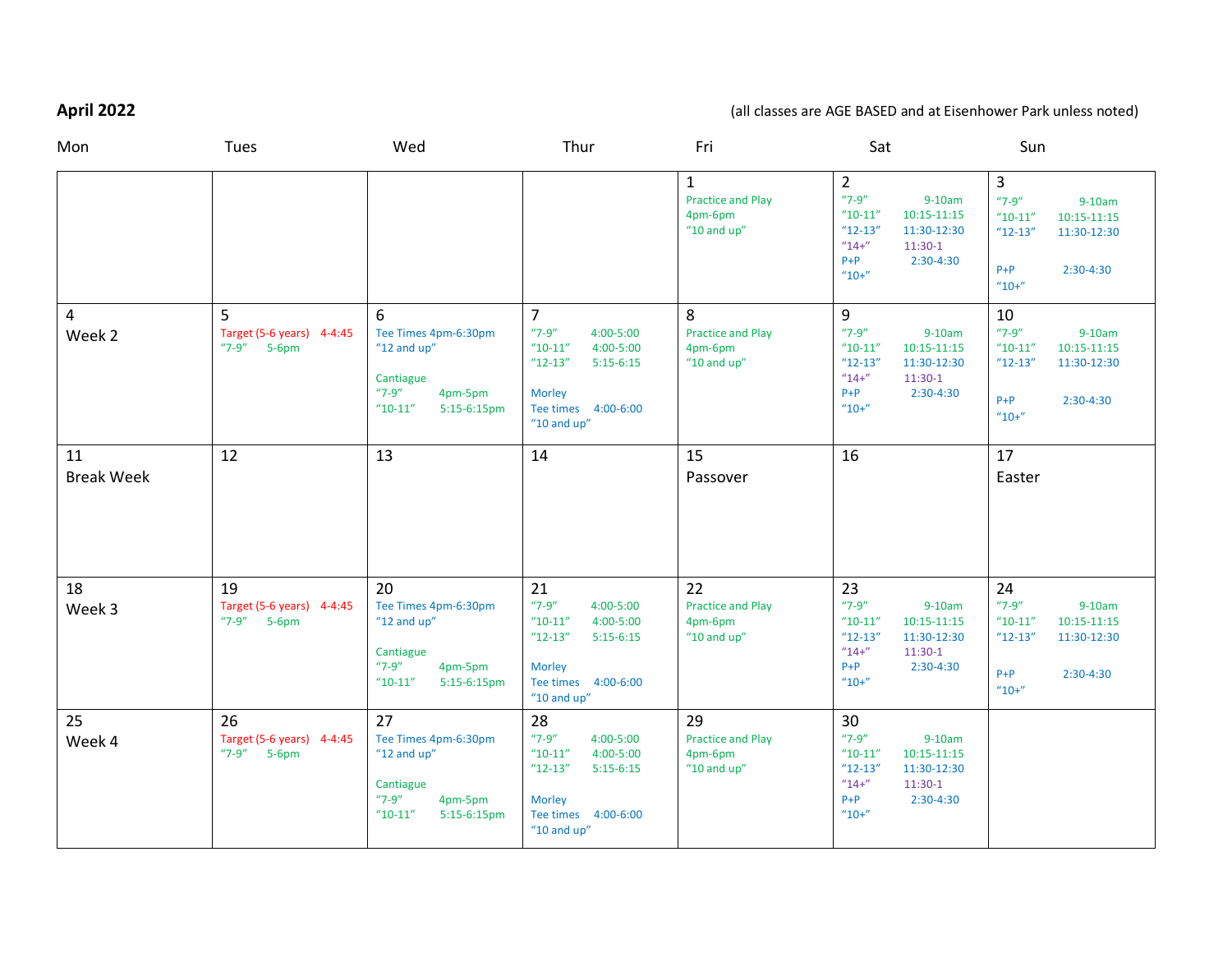# **May 2022** 2022 **and are AGE BASED** at Eisenhower Park unless noted)

| Mon                        | Tues                                            | Wed                                                                                                            | Thur                                                                                                                                          | Fri                                                         | Sat                                                                                                                                            | Sun                                                                                                                                  |
|----------------------------|-------------------------------------------------|----------------------------------------------------------------------------------------------------------------|-----------------------------------------------------------------------------------------------------------------------------------------------|-------------------------------------------------------------|------------------------------------------------------------------------------------------------------------------------------------------------|--------------------------------------------------------------------------------------------------------------------------------------|
|                            |                                                 |                                                                                                                |                                                                                                                                               |                                                             |                                                                                                                                                | $\mathbf{1}$<br>$"7-9"$<br>$9-10am$<br>$10:15 - 11:15$<br>$"10-11"$<br>11:30-12:30<br>$"12-13"$<br>$2:30-4:30$<br>$P + P$<br>$"10+"$ |
| $\overline{2}$             | 3                                               | 4                                                                                                              | 5                                                                                                                                             | 6                                                           | $\overline{7}$                                                                                                                                 | 8                                                                                                                                    |
| Week 5                     | Target (5-6 years) 4-4:45<br>$"7-9"$<br>$5-6pm$ | Tee Times 4pm-6:30pm<br>"12 and $up$ "<br>Cantiague<br>$"7-9"$<br>4pm-5pm<br>$"10-11"$<br>5:15-6:15pm          | $"7-9"$<br>4:00-5:00<br>$"10-11"$<br>4:00-5:00<br>$"12-13"$<br>$5:15-6:15$<br><b>Morley</b><br>Tee times 4:00-6:00<br>"10 and $up$ "          | <b>Practice and Play</b><br>4pm-6pm<br>"10 and $up$ "       | $"7-9"$<br>$9-10am$<br>$"10-11"$<br>10:15-11:15<br>$"12-13"$<br>11:30-12:30<br>$"14+'$<br>$11:30-1$<br>$P + P$<br>$2:30-4:30$<br>$"10+"$       | $"7-9"$<br>$9-10am$<br>$"10-11"$<br>$10:15 - 11:15$<br>$"12-13"$<br>11:30-12:30<br>$P + P$<br>$2:30-4:30$<br>$''10+''$               |
| 9<br>Week 6                | 10<br>Target (5-6 years) 4-4:45<br>"7-9" 5-6pm  | 11<br>Tee Times 4pm-6:30pm<br>"12 and $up$ "<br>Cantiague<br>$"7-9"$<br>4pm-5pm<br>$"10-11"$<br>$5:15-6:15$ pm | 12<br>$"7-9"$<br>$4:00 - 5:00$<br>4:00-5:00<br>$"10-11"$<br>$"12-13"$<br>$5:15-6:15$<br><b>Morley</b><br>Tee times 4:00-6:00<br>$"10$ and up" | 13<br><b>Practice and Play</b><br>4pm-6pm<br>"10 and $up$ " | 14<br>$"7-9"$<br>$9-10am$<br>$"10-11"$<br>10:15-11:15<br>$"12-13"$<br>11:30-12:30<br>$"14+"$<br>$11:30-1$<br>$P + P$<br>$2:30-4:30$<br>$"10+"$ | 15<br>$"7-9"$<br>$9-10am$<br>$10:15 - 11:15$<br>$"10-11"$<br>11:30-12:30<br>$"12-13"$<br>$P + P$<br>$2:30-4:30$<br>$"10+"$           |
| 16                         | 17                                              | 18                                                                                                             | 19                                                                                                                                            | 20                                                          | 21                                                                                                                                             | 22                                                                                                                                   |
| Week 7                     | Target (5-6 years) 4-4:45<br>$"7-9"$<br>$5-6pm$ | Tee Times 4pm-6:30pm<br>"12 and $up$ "<br>Cantiague<br>$"7-9"$<br>4pm-5pm<br>$"10-11"$<br>$5:15-6:15$ pm       | $"7-9"$<br>4:00-5:00<br>$"10-11"$<br>$4:00 - 5:00$<br>$"12-13"$<br>$5:15-6:15$<br><b>Morley</b><br>Tee times 4:00-6:00<br>"10 and $up$ "      | <b>Practice and Play</b><br>4pm-6pm<br>"10 and $up$ "       | $"7-9"$<br>$9-10am$<br>$"10-11"$<br>$10:15 - 11:15$<br>$"12-13"$<br>11:30-12:30<br>$''14+''$<br>$11:30-1$<br>$P + P$<br>$2:30-4:30$<br>$"10+"$ | $"7-9"$<br>$9-10am$<br>$"10-11"$<br>$10:15 - 11:15$<br>$"12-13"$<br>11:30-12:30<br>$P + P$<br>$2:30-4:30$<br>$"10+"$                 |
| 23/30<br><b>Break Week</b> | 24/31                                           | 25                                                                                                             | 26                                                                                                                                            | 27                                                          | 28                                                                                                                                             | 29                                                                                                                                   |
| <b>Memorial Day</b>        | Target (5-6 years) 4-4:45<br>$"7-9"$ 5-6pm      |                                                                                                                |                                                                                                                                               |                                                             |                                                                                                                                                |                                                                                                                                      |